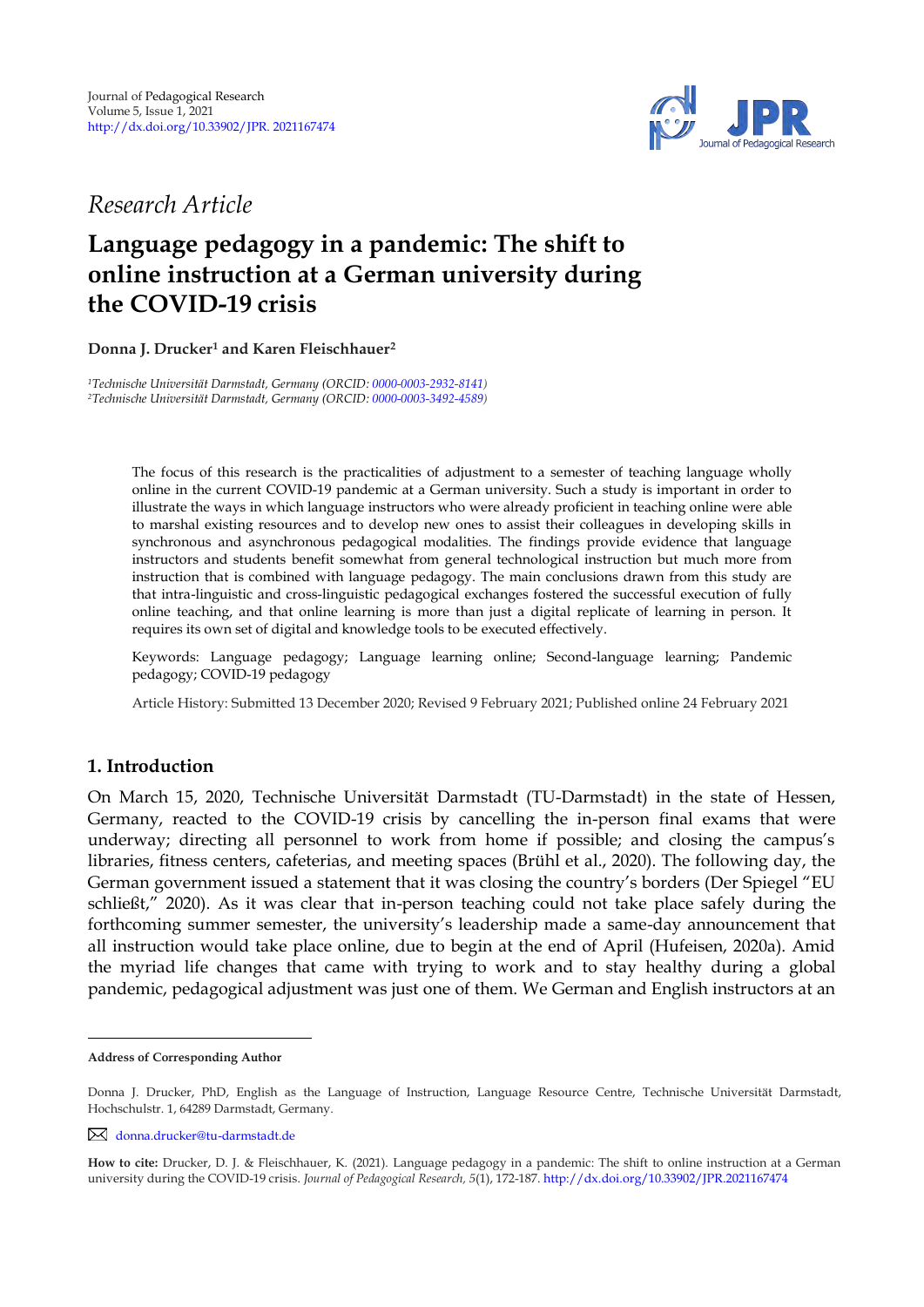engineering-focused university, like in-person educators around the world, had to rethink what kinds of teaching and learning were possible in a global crisis with no end in sight.

Unlike our US counterparts, though (we are both US citizens by birth), we did not have to alter our teaching in the middle of the semester—the March closures came during the university's *vorlesungsfreie Zeit* (the lecture-free pause between winter and summer semesters, when written and oral exams for required subjects take place). We had six weeks between the university's closure to all but essential personnel and the start of a two-week-delayed online semester to prepare. For instructors in the Language Resource Center (LRC), where we both work, this meant adjusting if not transforming manifold aspects of our approaches to course content, goal-setting, the balance between synchronous and asynchronous learning time, assessments, and feedback patterns. One of us needed to redo English classes alone, and the other needed to remodel language classes in both English and German. The guiding question for this article therefore is: how did German and English language teachers at a German university adjust to a fully online semester in the COVID-19 crisis?

This article describes the context, preparations, and teaching strategies that one experienced and one novice online instructor used to teach German and English to a largely engineeringoriented student body. First, it describes the context of language teaching at our university in summer semester 2020. Second, it provides a review of the pedagogical literature on which we based our course revisions. Third, it outlines our teaching preparations and the execution thereof in that semester. Fourth, we evaluate our performance to identify what elements of our teaching strategies worked well and which ones did not, including the results of student evaluations and a department-wide instructor survey. Finally, we provide recommendations to other instructors who will be teaching wholly online in the future in the context of an ongoing pandemic. We argue that a program of individual and group learning was critical toward establishing standards across the twenty languages taught at the LRC, the levels of languages taught, and the level of online expertise that instructors had prior to the summer semester. Specialized language-teaching instruction on Moodle, clarity on university-wide as well as departmental pedagogical standards and expectations, and peer-to-peer conversations were essential to providing professional structures for us all. However, there is room for improvement to adjust to a pedagogical situation in which all teachers and students are operating under stressful conditions.

#### **1.1. Background: COVID-19 at a German University**

As instructor, staff, and student safety cannot be guaranteed in in-person classrooms, we have been teaching remotely since April 2020. However, beginning in June, staff and faculty could return to their offices if they had a room to themselves (President of TU-Darmstadt, 2021). But whether students are learning in a classroom or at home, they all must meet university-wide language requirements. As of the winter semester 2019–2020, TU-Darmstadt had 25,170 undergraduate students and 4,118 graduate students (TU-Darmstadt "Facts," 2020). Students wishing to enter German-language degree programs must demonstrate a Common European Framework of Reference for Languages (CEFR) C1 level of German proficiency and a C1 level of English proficiency in English-language degree programs to qualify for admission. Students can prove those proficiencies through Goethe C1 or C2 certificates (German) or specific TOEFL (Test of English as a Foreign Language) or TOEIC (Test of English for International Communication) scores, among other official means (TU-Darmstadt "Application," 2020). Students demonstrating a C1-level of language proficiency can, among other skills, "understand a wide range of demanding, longer texts, and recognize implicit meaning…[They] can use language flexibly and effectively for social, academic and professional purposes" (Council of Europe, 2020). However, these programs do not require additional language classes once a student is admitted. Students take language classes voluntarily; when Drucker asks students on the first day of class why they take language classes, they say they want to improve their professional language skills, they have a good friend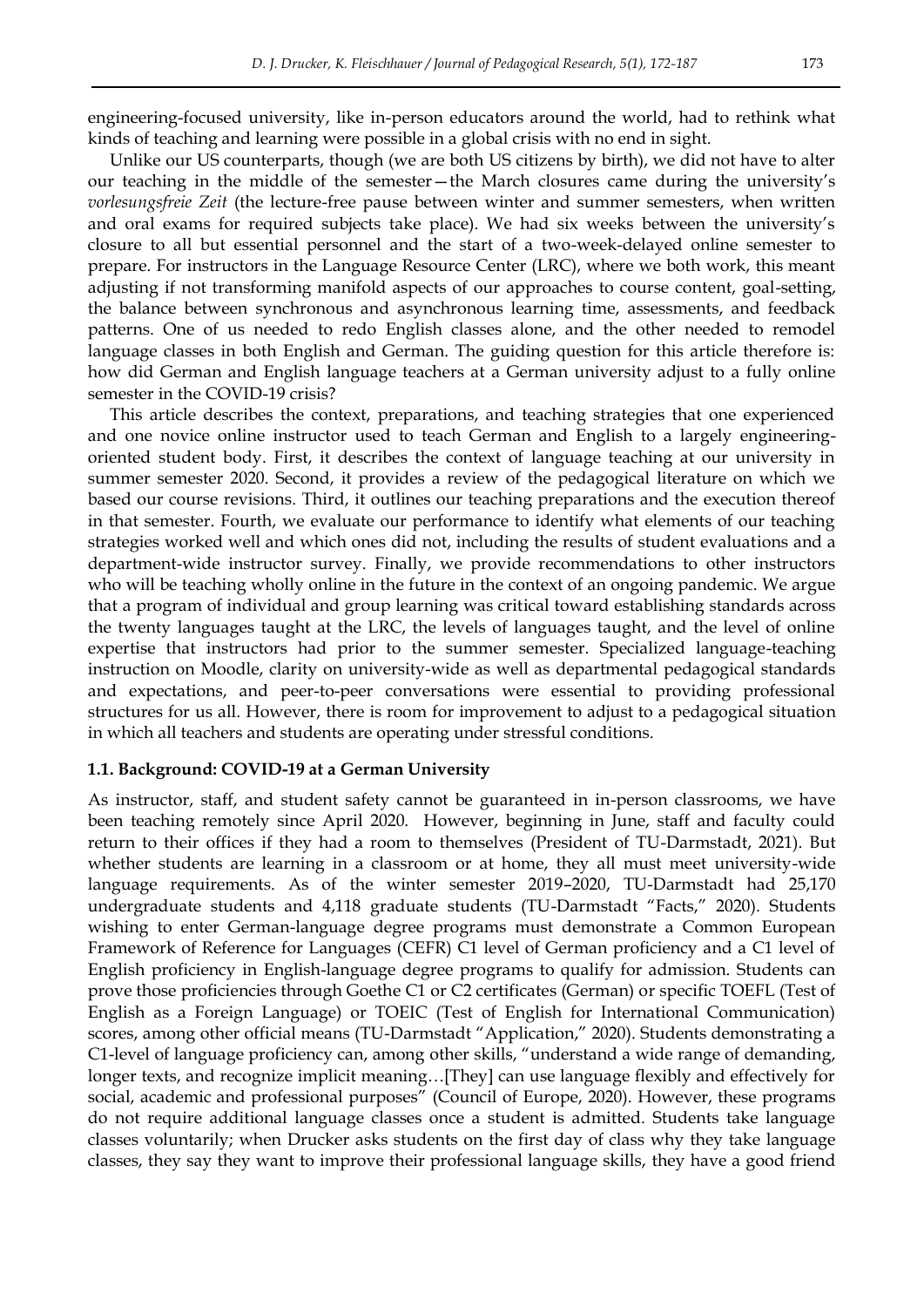or partner who speaks the language, they are traveling or studying abroad for a semester, or that they want to meet new people.

Taking optional instead of required classes may not have been a priority for many students, but it remained so for some. In the last completed semester before the pandemic (Winter 2019–20), 1926 final grades in language classes were issued, with 662 in German-language classes and 472 in English-language classes. In the recently completed summer semester, 1576 final grades were issued, with 360 in German-language classes and 393 in English-language classes.2 That twenty percent enrollment drop in language classes may be due to the shift to online teaching, shrinking travel and study abroad opportunities, students choosing to take no or fewer optional classes, or uncertainty regarding when and how language certification exams will next take place. In addition, there was an enrollment drop across the university of international students who normally would have taken German classes in order to learn or to improve in the language. The international travel restrictions that were still in place when the semester began hampered international students' ability to study in Darmstadt.

#### **1.2. Literature Review**

-

For our online-only teaching and learning plans, we drew primarily on two books of broad pedagogical importance as well as specific guidance. The first of these books is *McKeachie's Teaching Tips,* now in its fourteenth edition. The advice of author Wilbert J. McKeachie and colleagues is especially useful because they teach at the Open University in England, which has conducted distance learning programs since 1971 (Open University, 2018). Given their experience with both face-to-face and distance learning, they did not perceive distance-learning methods as inherently less valuable face-to-face teaching: "Face-to-face teaching cannot be argued to be either necessary or sufficient for effective learning" (McKeachie, 1999). Co-author Diana Laurillard states the five conditions under which online teaching can take place effectively: 1) All students have access to the technology at appropriate places and times to use it; 2) Students have access to the specified software applications and resources they will need; 3) There is technical support available at study times for students who need it; 4) the department plans staff time appropriately for the requirements of the technology; and 5) there is staff development time and resources available to enable professors to develop their technological skills (McKeachie, 1999). Though Laurillard articulated these conditions in 1999, they remain the basis of determining whether or not instructors are properly equipped to teach online, and if students are prepared to learn online. These conditions were not met fully on either our or our students' sides, which we detail below. McKeachie and Laurillard value both pedagogical methods equally and provide advice for instructors on making the best of either method. They also outline the basic conditions under which online learning can happen successfully.

The second of these books is Kevin M. Gannon's *Radical Hope: A Teaching Manifesto,* which Gannon composed before the pandemic but published during one of its early peaks in April 2020. His analyses of pre-pandemic pedagogical challenges and how teaching can ameliorate them are extendable to the current crisis. He argues for a pedagogical praxis centered in "radical hope...one that fosters openness and inclusivity, critical reflection, dialogue and conversation, and a commitment to making higher education accessible and meaningful for *all* our students‖ (Gannon, 2020, p.6, emphasis in the original). As a means to achieve these goals, Gannon advocates Universal Design Learning (UDL), an approach to teaching that ensures all students, including those with disabilities, have access to materials and the opportunity to learn alongside their peers. For example, he points out that some need alternate accommodations for exams due to test-taking anxiety; visually impaired students need texts and images formatted to be readable for screenreader technology, and they needed subtitles added to spoken lectures for hearing-impaired students (Gannon, 2020). Finally, "the real work of change in higher education is done student by

<sup>2</sup> These statistics show the number of final grades entered, including participation-only (non-credit) grades. As some students take more than one class, they do not represent the total number of students taking language classes.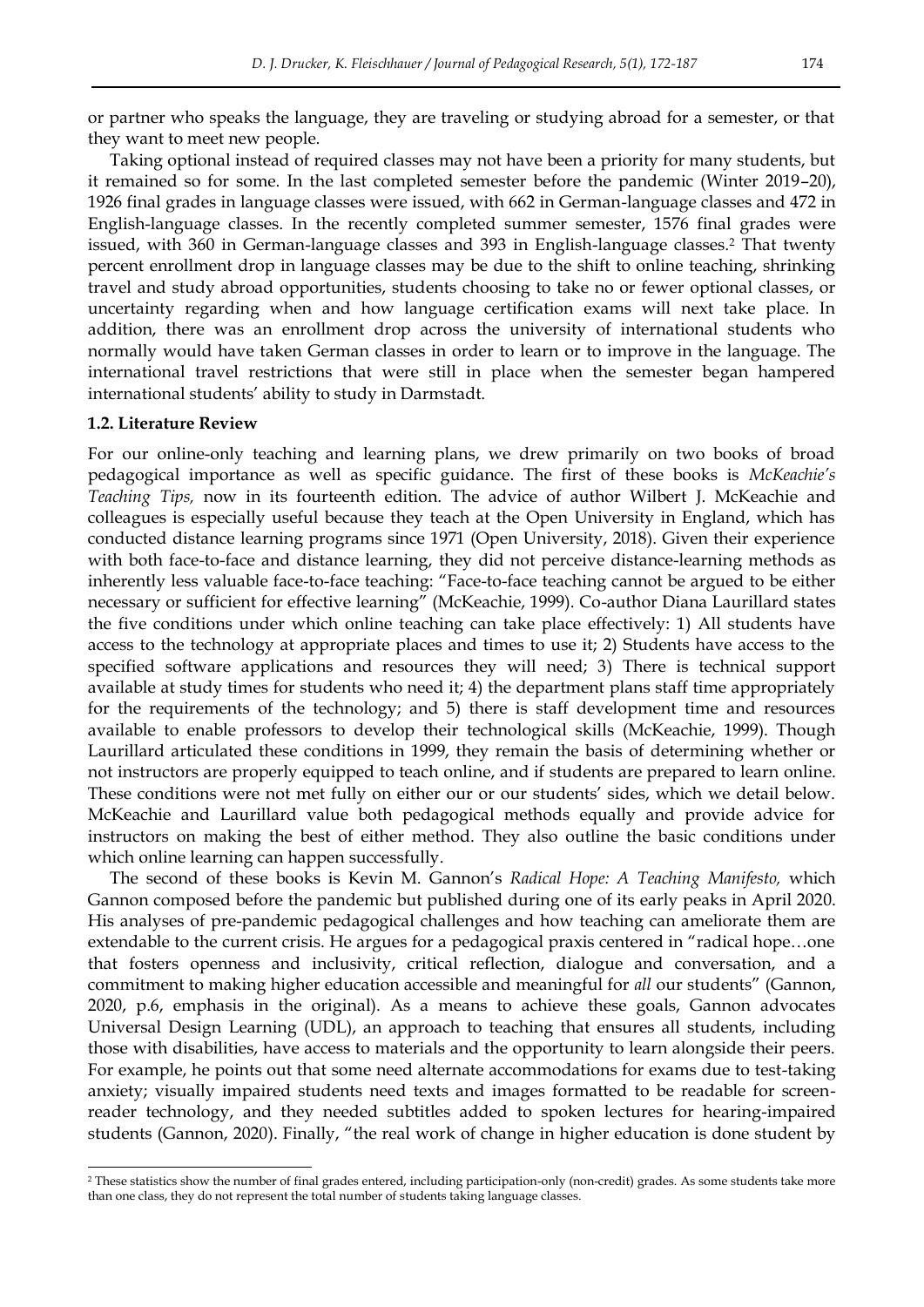student, classroom by classroom, course by course, and it's done by educators who have committed to teaching because it and their students *matter"* (Gannon, 2020, p.155). Gannon's perspective on accessible, student-centered learning, in which instructors guide students in a spirit of partnership, inspired many of us to be open and honest with our students about the difficulties of teaching and learning in a pandemic so that they could be open and honest with us as well.

Third, we gathered information on digital pedagogy that we could apply to teaching generally and teaching language specifically in a worldwide crisis. Our sources included guidebooks such as *Teaching Online* (Clandfield & Hockly, 2017), *Online Teaching at Its Best* (Nilson & Goodson, 2018), and *Fremdsprache Deutsch Unterrichten* [Teaching German as a Foreign Language] (Gehring, 2018). They also included articles from the online journal *Hybrid Pedagogy* for digital pedagogical framework concepts and the collection *An Urgency of Teachers: The Work of Critical Digital Pedagogy* (Morris & Stommel, 2018; Morris & Taub, 2018; Stommel 2020; Stommel et al., 2020; Van Overmeire, 2018). For example, a 2018 article on ethical online learning helped Drucker think more clearly about how to involve students actively in shaping their course experience, especially when they were originally expecting regular in-person courses: "Practicing collegial pedagogy in online learning means engaging students as pedagogical partners" (Morris & Taub, 2018). Furthermore,

there is something different, something affectively different [about online teaching]. Most students taking fully online classes are doing so in relative solitude. In fact, they're counting on you to make not just the ideas in your class, the content the LMS [learning management system] is so content to deliver [and to] synthesize—they're also counting on you to make their experience of education synthesize (Morris & Taub, 2018).

In other words, students may have been looking to us for more than just language instruction. It was likewise important to model patience for our students and each other, from the shoulders up, in order to create the best possible atmosphere for teaching and learning.

## **2. Method**

#### **2.1. Participants**

There were two sets of participants in this project: full-time and adjunct instructors in the Language Resource Center and Drucker's and Fleischhauer's students. There were approximately seventeen full-time instructors (including Drucker and Fleischhauer) and forty-six adjunct instructors in the summer 2020 semester. Drucker had twenty-two students in her three classes (fourteen men, eight women) including eleven at the bachelor's degree level, eleven at the master's degree level, and none at the doctoral level. Fleischhauer had fifty-four (thirty-four men, twenty women) in her six classes, including seventeen at the bachelor's-degree level, thirty-six at the master's-degree level, and one at the doctoral level. We anonymized all participant data.

#### **2.2. Data Collection Process**

Since language teaching and exams take place only during the semester itself, the pandemic did not interrupt our teaching. As mentioned above, the TU-Darmstadt administration delayed the beginning of the semester by two weeks, so language instruction that normally takes place for thirteen weeks took place over twelve weeks in the summer semester. Language instructors, both full-time and adjunct, had six weeks to re-plan their courses and to adapt to online-only methods and techniques (adjuncts also had the option to cancel their classes). This re-planning and the subsequent execution thereof had three facets: the technological facet, the overall pedagogical facet, and the administrative and student-interaction facet.

First, regarding technological needs, members of the university's Center for Educational Development and Technology (HDA) paired with their counterparts at the University IT-Service and Computing Center (HRZ) to offer general online teaching suggestions and courses across the university, and guides to Moodle had been available for several years. However, Fleischhauer and the three other colleagues who comprised the LRC E-Learning team identified a clear need for further training in pedagogical techniques and specialized models for language learners and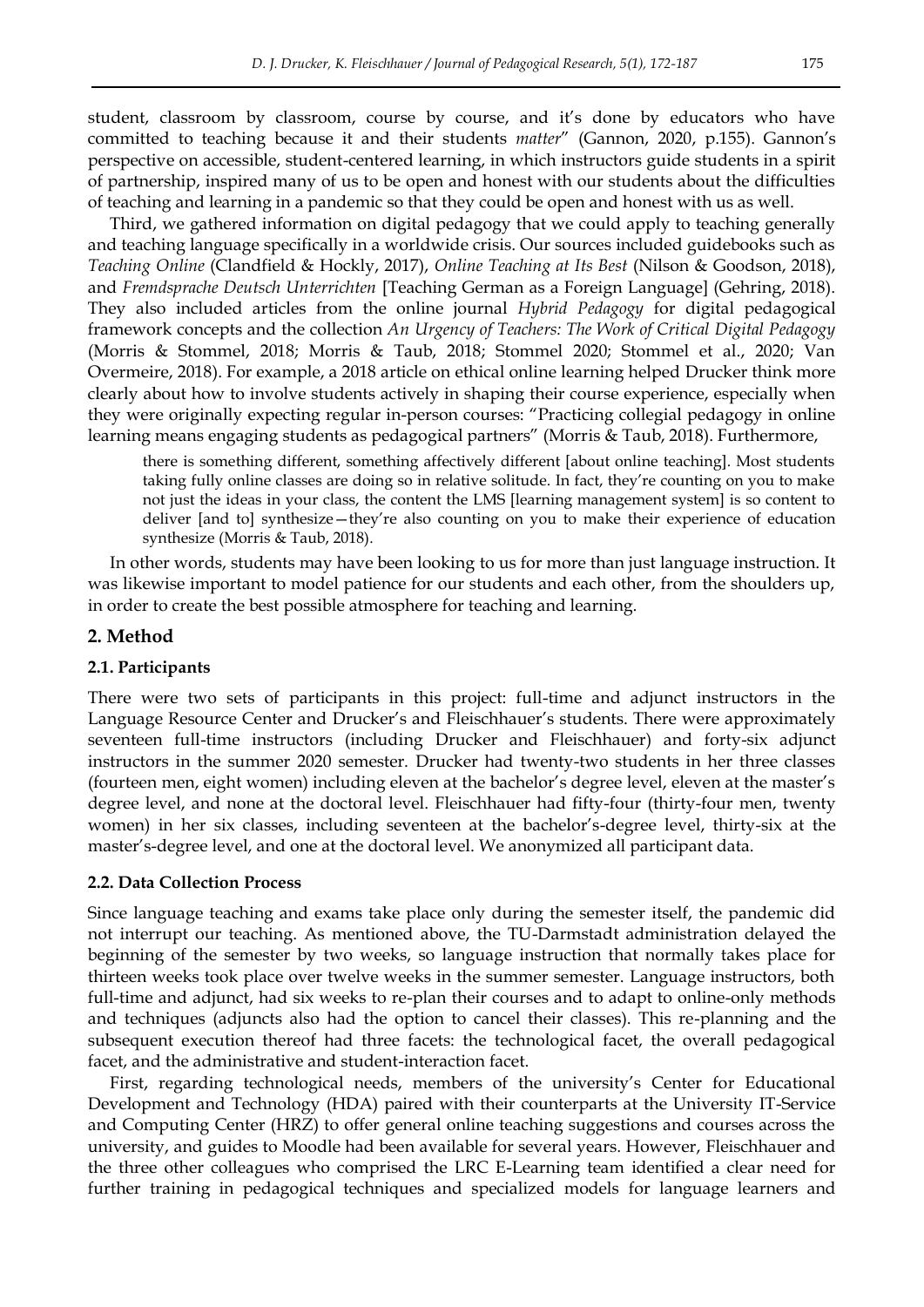instructors alike (Kontinuum, 2017). As many staff members were already working from their home offices, the first priority was to establish a central, transparent means of communication amongst LRC staff. First, the E-Learning team established an asynchronous staff meeting place using the existing campus learning management system (LMS), Moodle. There were several clear advantages of using this platform. Communication among staff members could take place on several levels, due to the variety of functions available with the LMS. We could inform one another of important changes and new information via a news feed; all colleagues could pose questions, request help, and give one another help with instructional issues involving synchronous and asynchronous learning situations via a forum. Within separate thematic areas (language pedagogy, synchronous platforms, and exams, for example), they were able to inform colleagues about the various types of platforms usable for instructional purposes; colleagues could sign up for in-house workshops on asynchronous and synchronous learning platforms as well as other events designed and hosted by the E-Learning team; and the E-Learning team could also post surveys related to elearning and receive feedback from colleagues. The LMS was not only multifaceted, but it also proved to be flexible and efficient, as time was of the essence once we recognized the amount of work that lay ahead before the semester began. The placement of themes that became more or less important throughout the semester could be easily changed. In addition, new themes (i.e. testing) could be added as they gained importance as the semester progressed. The three main themes covered in the internal staff LMS were:

- Content-based exchanges among colleagues (forum)
- Technical issues related to online synchronous language instruction
- Technical issues related to online asynchronous language instruction

Due to the flexibility and multiple uses of the LMS, we were able to avoid unnecessary additional communication channels, as might have been the case if we had chosen e-mail as a means of contacting one another.

The E-Learning team's initial and most important goal was to have all colleagues trained in synchronous online learning systems, so that they would be able to hold online instruction at the beginning of the semester. In practice, most colleagues used Zoom for synchronous language instruction, as the university recommended it; a handful preferred Skype. Over the course of several weeks, the E-Learning team offered a series of workshops for a total of around ninety colleagues (including full-time and adjunct instructors), all of whom had little or no prior experience with Zoom. The first workshop served as a basic introduction to Zoom, its main features, and its use in the language learning classroom. Although the primary focus was to acquaint participants with the technical features of Zoom, the application of these features for instructional purposes in a language learning setting was a continuous point of reference in examples and hands-on tasks through the workshop. The workshops lasted ninety minutes on average. Workshops were held at three different times of day in order to accommodate colleagues' work and family schedules. The workshops that followed were primarily hands-on and based on the questions and individual needs of the participants, as they were planning and adjusting their course methodology plan to meet the needs of the upcoming online semester. During these workshops, colleagues learned one or two new, more advanced features of Zoom, after which they took turns assuming the host or learner role in the meeting room. Through online discussion and a clear and open collaborative effort among colleagues, we were able to tailor the program to our individual language instruction needs.

In addition to these workshops, the E-Learning team also simulated and recorded an online instructional session and posted this on our staff LMS. Here, it was possible to see how technical features of Zoom were being used; however, the primary focus was to gain an understanding of how Zoom could be best used for instructional purposes in the language learning classroom. This important aspect set our workshops and materials apart from other information available online, as the language learning setting guided our decision-making and the generation of our ideas. This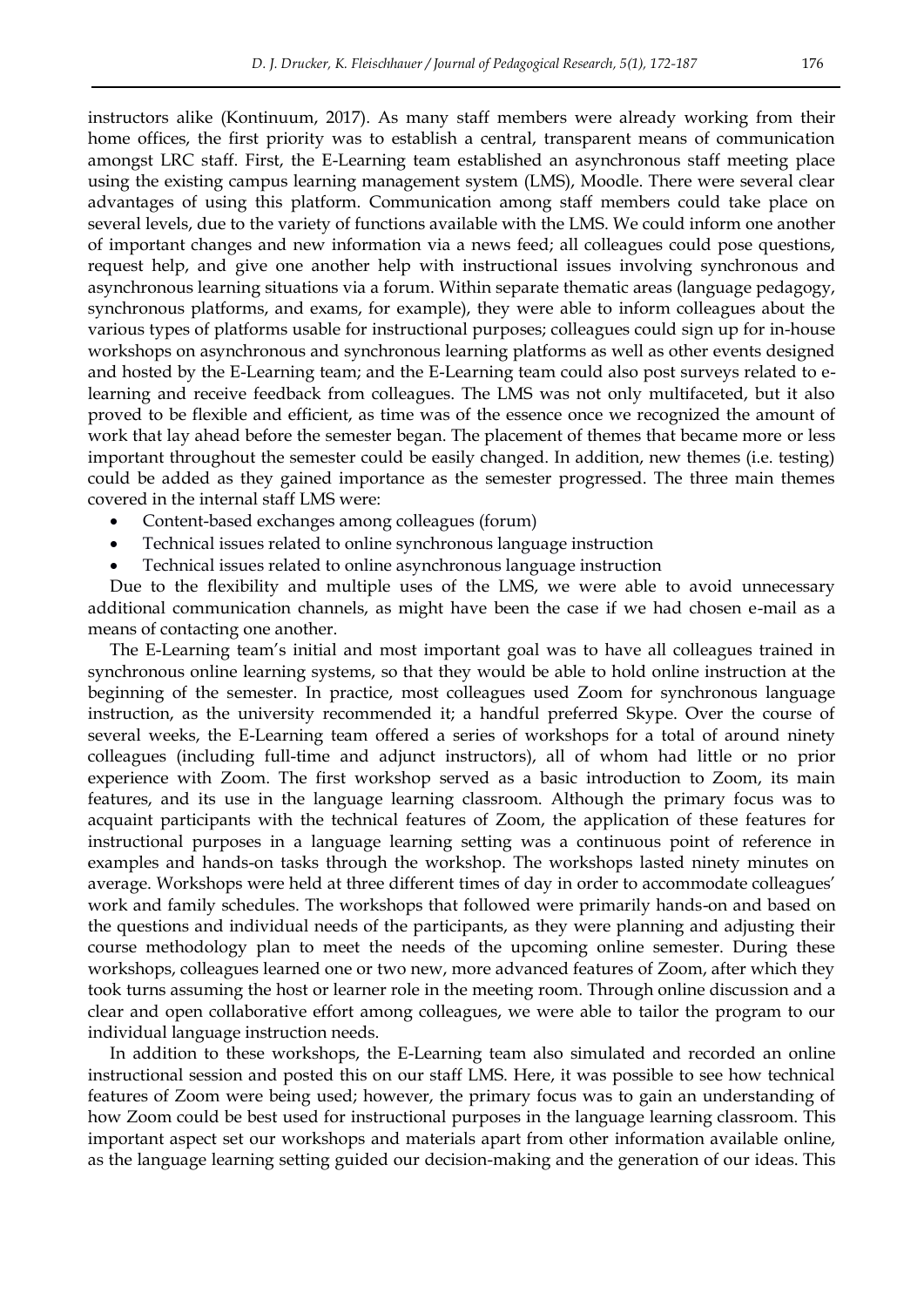is perhaps why our colleagues felt so comfortable with Zoom and were given overwhelmingly positive feedback from students in university-wide evaluations when the semester was over.

Second, regarding the overall pedagogical facet, most colleagues used Moodle for asynchronous instruction. Prior to the pandemic, most of us had only used it for administrative purposes such as posting homework, uploading documents, and providing links to websites with instructionrelated (language-learning) material, however not for interactive purposes. Unlike Zoom learning workshops, for which all participants needed an initial technical overview of the program's features, many colleagues already had a basic understanding of Moodle, and so the E-Learning team's Moodle workshops focused on those interactive purposes. Separate workshops for beginners and for colleagues with prior experience were offered over the course of several weeks before the semester began. Areas in which there was interest but relatively little or no prior experience included various test functions; the survey function; how to give feedback; how to use the glossary; and how to use Etherpad (a real-time, collaborative text editor plugin). All of those functions focused on enabling a more interactive and collaborative online learning experience for our instructors and for our students.

The E-Learning team also recorded and uploaded videos on various topics related to the design of language classes on Moodle to our staff LMS. Open office hours were held on a weekly basis, during which colleagues could address individual problems or issues in course planning or incidents that occurred during the semester. In addition, a sample Moodle course was put into place, so that colleagues could visualize what a fully developed Moodle course page looked like. Of course, new issues would continue to arise as the semester began. These were discussed in our online forum and in informal weekly staff meetings (*Stammtisch* in German) via Zoom. For example, one instructor posted a query in the staff forum about PowerPoint presentations. She asked if there were additional tools to make videos of her presentations that could eventually include animations and subtitles, and if anyone could share examples of how they used such tools. One of the E-Learning team members suggested Camtasia, which the university's IT-Service and Computing Center also supported. Simple as such an exchange was, the ability of other instructors to see it saved the E-Learning team from having to answer the same question repeatedly. Such posts could indirectly help a greater number of colleagues at one time, as all had access to the same information.

Despite the importance of asynchronous and synchronous technological tools, they remained secondary to the didactics of language learning that underpinned them. Although it was clear that we would need both tools (Moodle and Zoom) for the digital semester, we recognized that the amount of asynchronous and synchronous elements could differ depending on multiple factors. These included language level, course theme (i.e., a writing course versus a conversation course), hours of instruction, days per week the class was being held, number of class participants, and language (i.e., How will the learners produce language in the digital classroom—especially with languages using special characters?).

The E-Learning team compiled their initial suggestions into a document called "Recommendations for Digital Teaching" in early April, posted depictions of these different scenarios on the instructor LMS, and elaborated on them in formal and informal staff meetings. The "Recommendations" document outlined several options for blending asynchronous and synchronous platforms, outlining the advantages and disadvantages of each. It suggested that instructors limit the synchronous meeting time to forty-five minutes and the number of students in a synchronous meeting to fifteen. If the class was larger than fifteen students, the instructor ideally divided the students into two groups and held two separate forty-five-minute meetings. In general, most beginner-level courses (CEFR A1–B1, UNIcert® I) used synchronous and asynchronous elements equally. Other higher-level courses, in contrast, such as writing courses (CEFR B2–C1, UNIcert® II and III), met every two weeks for synchronous sessions (Arbeitskreis, "Niveaustufenbeschreibung Englisch," 2017). In the latter courses, instructors assigned weekly writing tasks on Moodle. The E-Learning team did not make recommendations about homework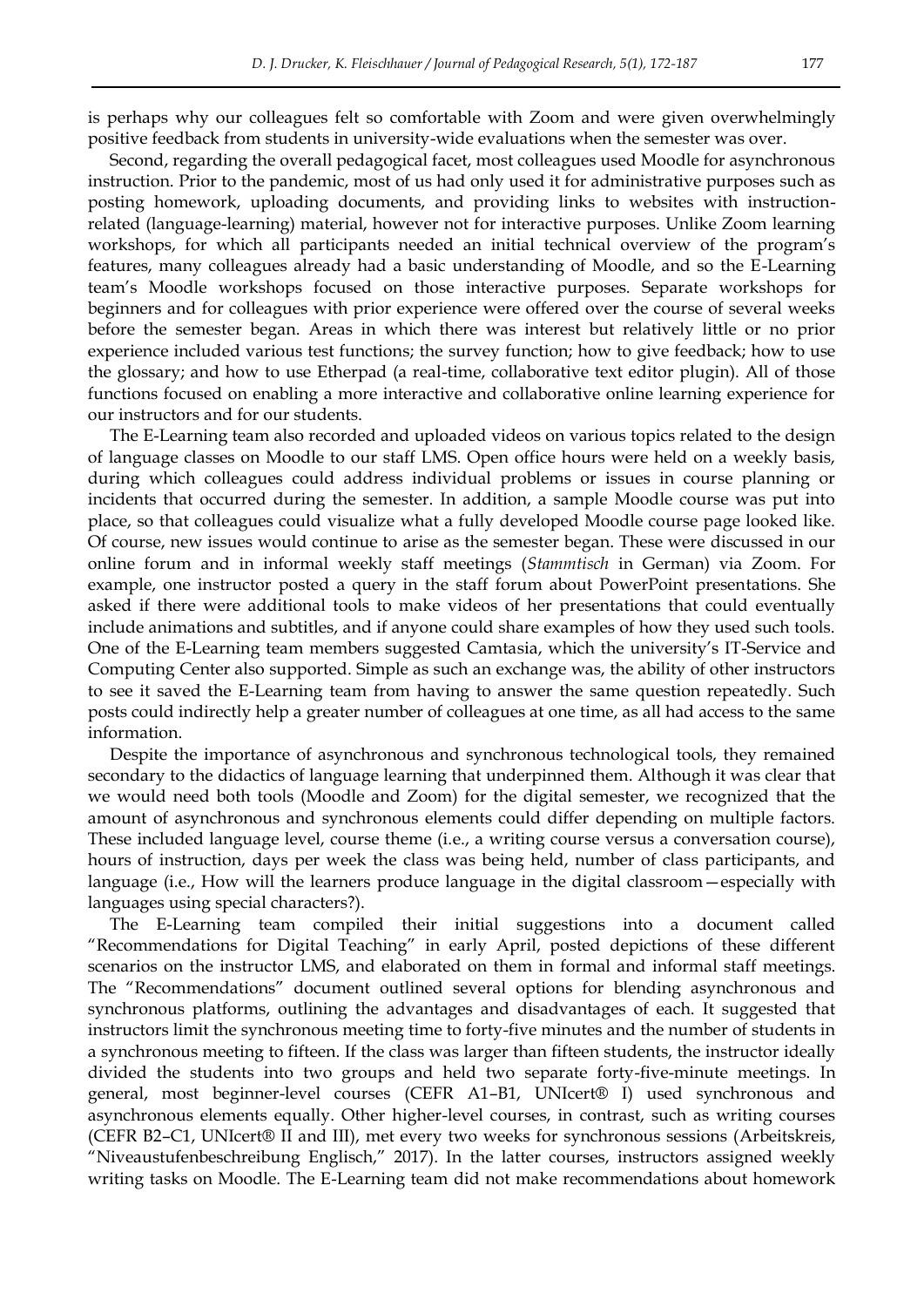assignments, midterms, or final exams; however, staff members discussed these topics in formal and informal staff meetings. Finally, the LRC Moodle page offered an "Online Netiquette" guide and checklist of key elements for online course preparation so that we could see at a glance if we had prepared for all of them. These elements included technology requirements, organizational elements within the synchronous meeting, the preparation of course materials ahead of time, methods and didactics, and turning on the non-verbal elements of Zoom (thumbs-up, handraising, and applause features). The "Online Netiquette" guide stated that students should turn their cameras on and keep them on throughout the synchronous class period, but in case their Internet connections were poor, they could turn their cameras off and could participate via voice only.

Third and last, there were new administrative and interpersonal conduct facets to manage for both instructors and students. This manifested in an e-learning agreement that crystalized the new situation for everyone. The E-Learning team prepared an e-learning agreement in both English and German that students could sign. This e-learning agreement formalized and detailed parameters for online learning under four subheadings: digital teaching, attendance and absence, assessment and testing, and student autonomy. On the one hand, some of the agreement's requirements were similar to those that instructors regularly had for in-person classes, such as "Get familiar in advance with the structure and schedule of your language course. Your instructor(s) will provide you with the necessary information." On the other hand, the agreement acknowledged the difficulties of the new situation: "Learning on-line will be quite a challenge both to you and the instructor(s). Because of that, we kindly ask you to fully focus on the face-to-face on-line course session and not let yourself be distracted by social media messaging." Students were responsible for more self-study and preparation in advance of the Zoom or Skype meetings, as the synchronous parts of the course would be shorter than a standard hour-and-forty-minute inperson class. The agreement also included technological specifications, such as requesting students to use headphones, to turn on their video as well as audio connections if possible, and to mute themselves unless they were speaking to minimize background noise. Furthermore, the e-learning agreement stated that attendance was mandatory, though students could miss up to two classes if they were ill or taking care of an ill person without a penalty to their grade.<sup>3</sup>

Signing the agreement was not required for participation, but most students signed it anyway to indicate their acceptance of the new situation formally. All in all, even though no one knew exactly how the pandemic would unfold in Germany, students and instructors could move forward together with these parameters in place by the time the summer semester started in late April.

#### **2.3. Data Analysis**

-

We used qualitative analytic methods to study our data. We gathered our primary-source data from instructors who led and participated in workshops with the E-Learning team, student feedback during our courses, student course evaluations, and surveys of full-time and adjunct instructors conducted before and near the end of the semester. We also incorporated material from our own course preparations and exams; records of our own experiences during synchronous teaching sessions and moderating asynchronous activities; e-mails and direct messages from students; the E-Learning team's workshops and informal meetings; and records of conversations with our colleagues and each other. We organized these materials when exams were complete, identified common themes and chronologies, and brought them together to create a picture of pedagogical development and change across the semester.

<sup>&</sup>lt;sup>3</sup> Some of Drucker's students e-mailed her their class notes and answers to the study questions voluntarily if they had technical difficulties or were unable to attend class. She provided feedback via a reply message.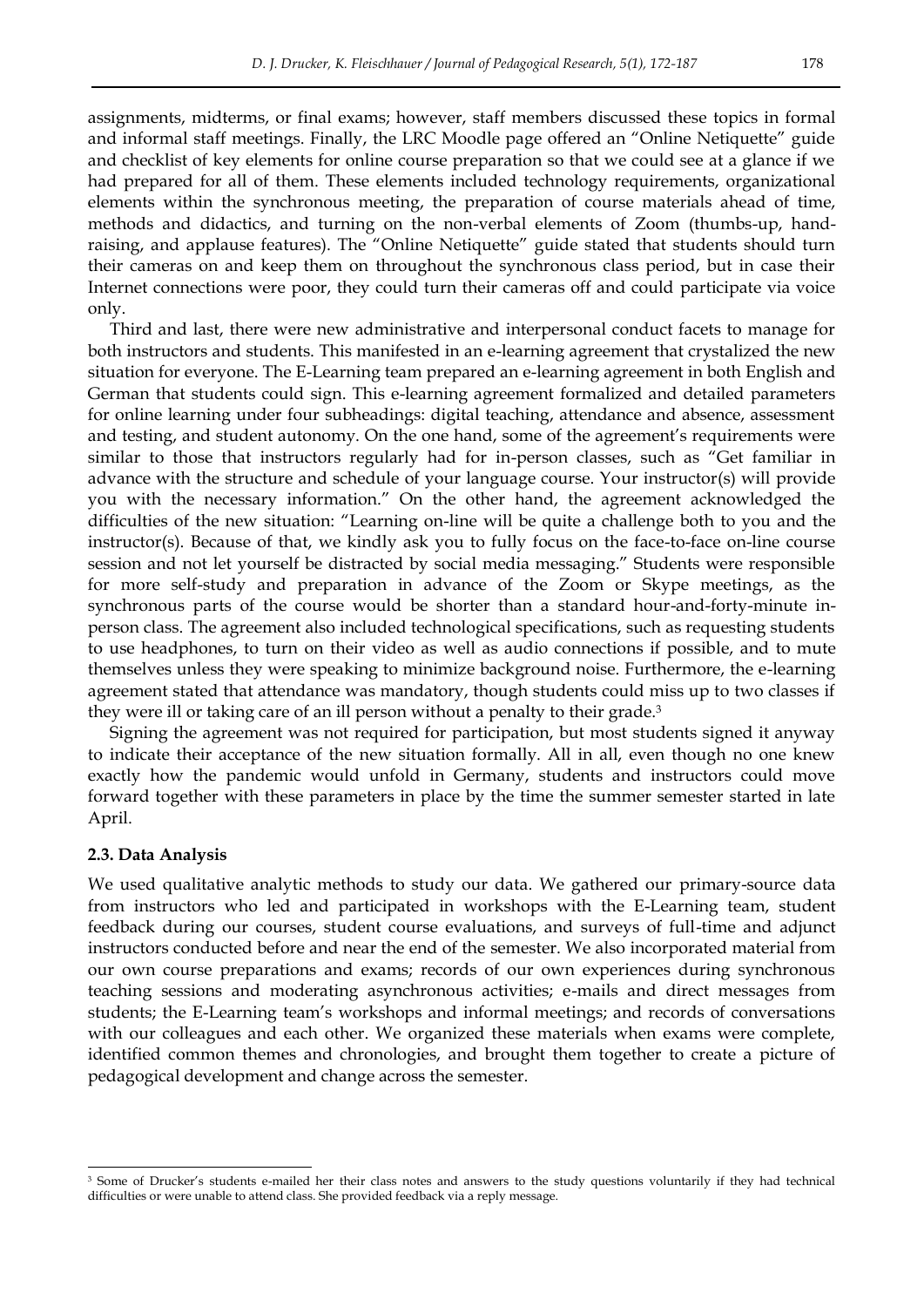### **3. Results**

Based on the background literature described above and the collegial instruction provided, the two of us reoriented our language pedagogy to this online-only situation. Our pedagogical decisions differed according to our levels of experience, previous background in online teaching methods, and the language levels taught. As Fleischhauer was more experienced in LMS use and online teaching, she could adapt her existing digital methods more smoothly into an online-only format. As Drucker had less language pedagogy experience and little online teaching experience—prior to the 2020 semester, she used e-mail for communication and assignment submission and Dropbox for document sharing—she had to overhaul her approach to technology use in the classroom. However, both of us had to adjust our methods as the semester moved forward, as we observed which practices worked well for all-online learning and which ones did not.

Fleischhauer taught three English classes and three German classes. Her first English class was ―Writing as an Engineer‖ at the UNIcert® III level, an intensive course that introduces students to the different kinds of writing that professional engineers produce, including e-mails, technical reports, and technical specifications. The second, at the UNIcert<sup>®</sup> II level, was "English for Engineers" and covered three of the four areas of language development: speaking, writing and listening. The third course centered on academic writing and was also held at the UNIcert® II level. The first German class was an advanced beginner class at the UNIcert® I (CEFR B1) level, the second was a writing and discussion class at the UNIcert® II level, and the third was an introduction to technical communication in engineering and natural sciences (speaking, reading, and listening) at the UNIcert® II level.

In terms of course preparation, Fleischhauer, who was experienced in online pedagogy, was able to draw upon existing digital materials that she had already developed and implemented in previous semesters. However, due to the new mix of synchronous and asynchronous elements in these classes, the existing materials also required some adjustments. Some of the most important adjustments included: reallocation of learning goals and tasks between the synchronous and asynchronous learning environments; a more detailed lesson plan for the synchronous sessions; and a greater integration of non-verbal communication forms during synchronous sessions. These adjustments depended on the class size as well as the language level.

For example, regarding Fleischhauer's first major adjustment, an advanced beginner German language class with 20 learners held once per week for a total of 180 minutes was now divided into two 90-minute sessions. One-half of the students participated in the synchronous session via Zoom. After a short break, that half of the students began the remaining 90 minutes of instruction on Moodle, where they had two or three tasks to complete in that time, many of which were collaborative. The other half of the class began with the Moodle session and then entered the synchronous session for the second 90-minute period. The primary goals of the synchronous sessions were to have the students speak as much as possible and to gain a deeper understanding of key grammar topics.

As preparation for class each week, students were required to complete homework assignments made available on the course Moodle page. Fleischhauer could easily and closely follow student progress, as all assignments were made available and submitted on Moodle. The assignments covered core language learning areas (reading, writing, listening and grammar, as well as vocabulary and speaking). Some tasks required students to submit an audio file, made possible by the features available in Moodle and followed the flipped-classroom principle. That is, the students were required to come prepared to class each week and did so by completing the given assignments on Moodle. Since students came somewhat thematically prepared to synchronous sessions, Fleischhauer was able to focus much more on speaking exercises, which integrated the knowledge that students had newly gained from the preparatory assignments. Students were able to talk about the themes in more detail, as they had time to learn certain terms and to apply them in exercises on Moodle before online Zoom sessions.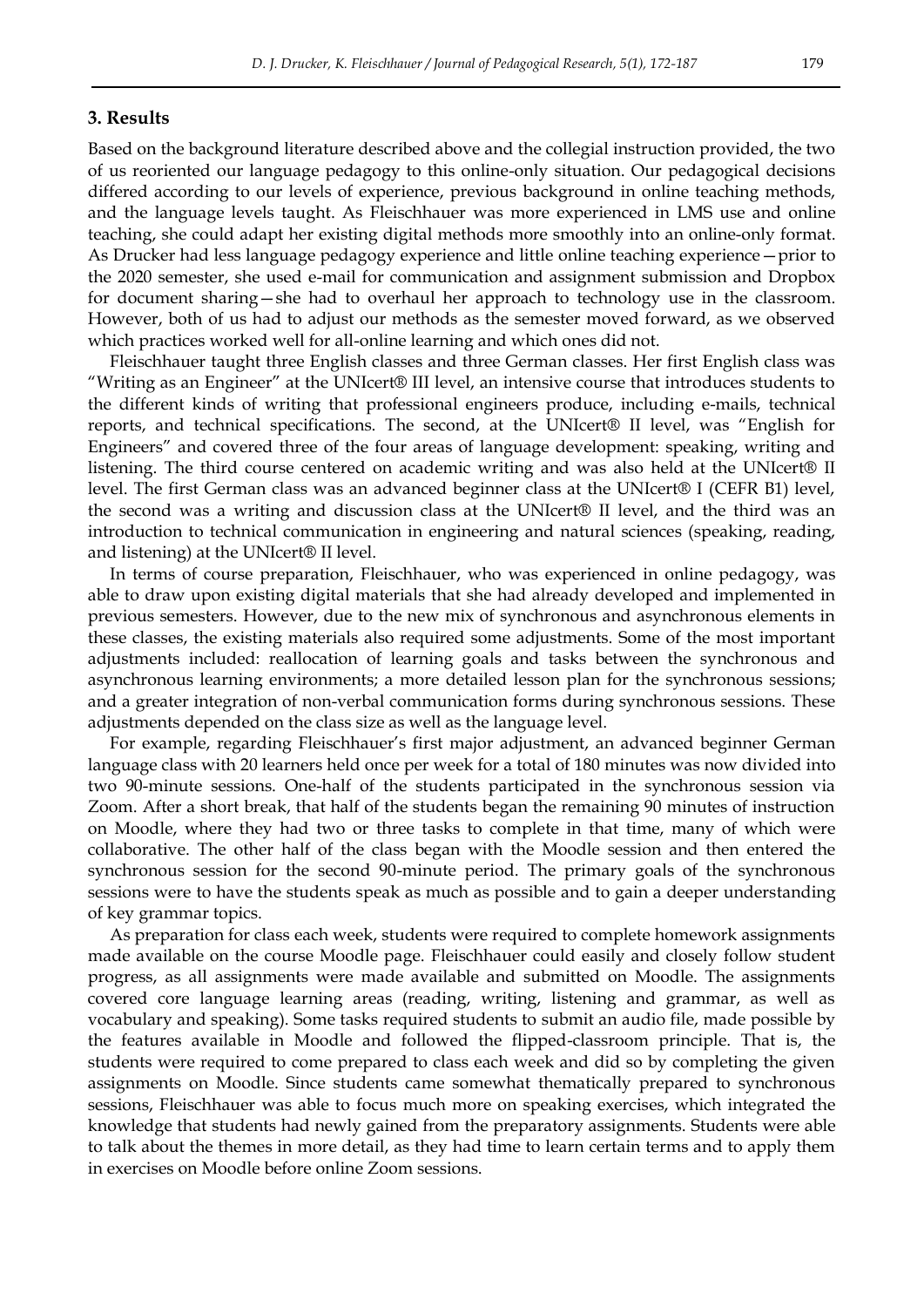Another sub-goal of the synchronous sessions was for students to gain a deeper understanding of key grammar topics. Here, Fleischhauer followed in large part the same procedure each week, using a PowerPoint template with a list of example sentences, which students had to stamp as true or false. By stamping their answer—which they could do simultaneously in Zoom—all students were able to respond to questions at the same time. Likewise, Fleischhauer could see instantly how well the students understood the main grammar concepts. She could then provide a brief explanation of grammatical rules or lead students in more advanced exercises, depending on their level of understanding.

## Figure 1

*Fleischhauer and students in a German-language class working on a stamping activity, June 2020. Courtesy Fleischhauer*



Fleischhauer's second major adjustment was a more detailed lesson plan for the synchronous sessions. This was especially the case for larger language courses, such as "English for Engineers," which had over twenty students at the beginning of the semester. This course was also divided into two groups, with class time split between synchronous and asynchronous sessions. Unlike the advanced German beginner course, the total course time was limited to ninety minutes per week. In order to optimize the time spent in both sessions, Fleischhauer planned all lessons in more detail and paid greater attention to staying within the timeframe. In a period of forty-five minutes, a total of three group activities were possible. These often included tasks that students solved together in breakout sessions. In plenum, they would report briefly on their results. In summary, smaller, compact themes structured the synchronous sessions. Students then continued practicing via thematically related exercises in vocabulary, reading, listening and grammar on the Moodle course page during the asynchronous segment of class, held during regular scheduled class time.

The third important adjustment in digital instruction for Fleischhauer was the use of nonverbal forms of communication in synchronous instruction. These proved to be quite effective in all classes; however, they were especially useful in larger classes, as they enabled all students to communicate at the same time. Several non-verbal forms of communication are integrated in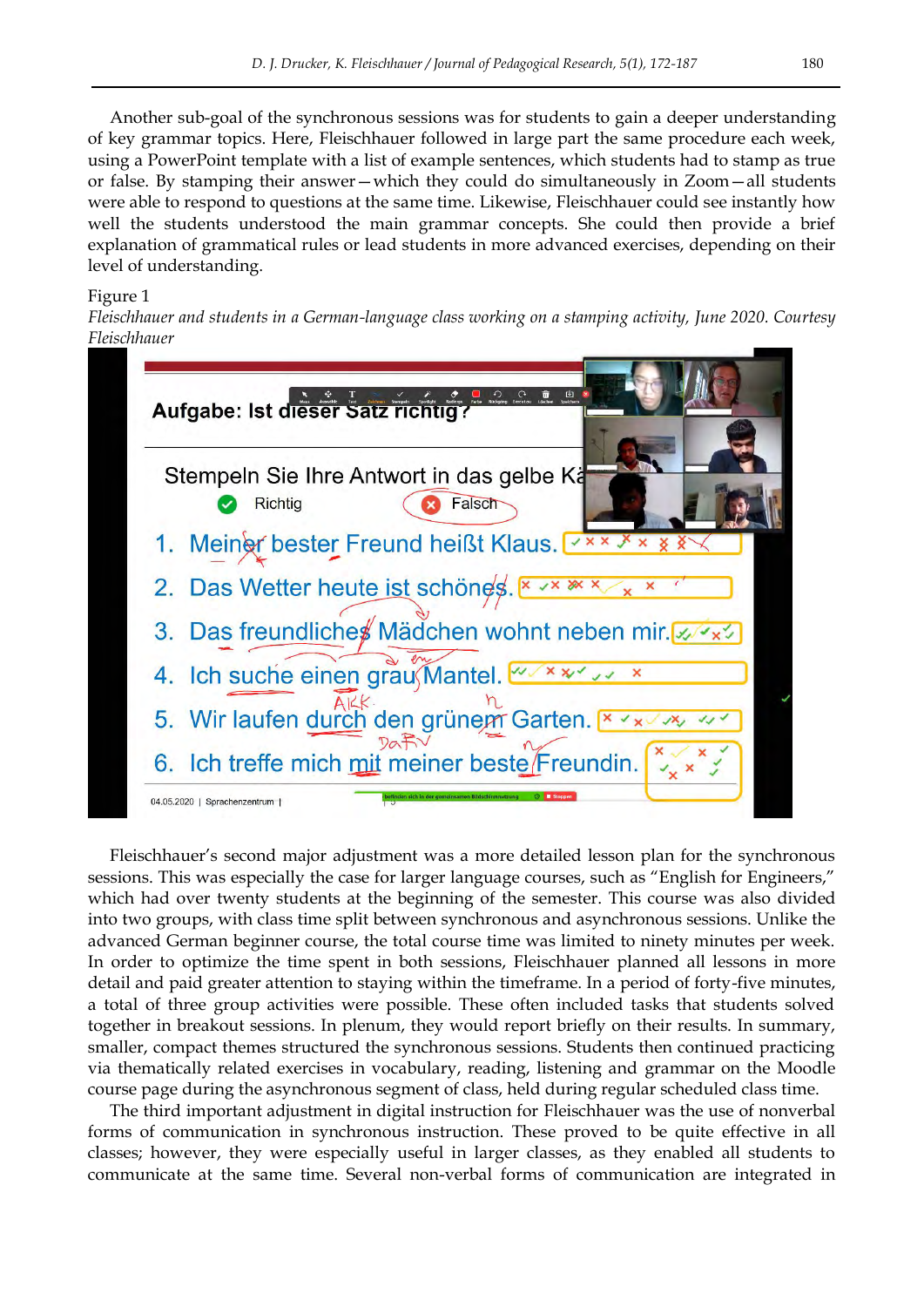Zoom and offer teachers and students a wide variety of tools: stamps (yes, no, positive/negative, etc.), highlighters, markers, and geometric figures, just to mention a few. Students often used the text function (with a Whiteboard or another shared text in the background) to express their knowledge or opinion about engineering-related topics. As was the case with the stamp function, all students could enter their answer simultaneously. Fleischhauer was able to respond to the students' texts and to continue the dialog as the students continued to write. The non-verbals proved effective for learners as well as for instructors.

Drucker, a novice user of digital pedagogy methods, taught three English classes at the UNIcert® III level: English for Social Sciences, English for Science, and Advanced Oral Communication for Science and Humanities. Given the new format and teaching circumstances, Drucker organized all three classes the same way to streamline her semester-long planning and organization. The English for Social Sciences class addressed the theme of food sustainability, the English for Science class focused on a set of readings from the September 2018 issue of the popular magazine *Scientific American* on human origins, and the Advanced Oral Communication class centered on the theme of human travel to Mars. Each one met synchronously for one hour per week, a slightly longer period than the E-Learning team's recommendations, with an assigned reading on the class theme for each meeting.

Drucker began the synchronous sessions of her classes by asking students free-form questions about the texts. She realized within the first two weeks, though, that students were more responsive if they had some fixed questions to prepare ahead of time and then felt better prepared to answer follow-up or spontaneous questions immediately afterward. So, several days before each session, she posted three types of study questions about the assigned reading on the class Moodle page, divided evenly between factual, application and interpretation, and problem questions (McKeachie, 1999). As each student was required to participate orally at least once in each synchronous session (see assessment below), being able to prepare questions ahead of time was especially helpful for shyer or more nervous students (McKeachie, 1999). She also asked students if there were specific skills that they wanted to work on and developed fifteen-minute mini-lessons on topics such as paragraph construction in essays and the proper use of punctuation, specifically commas. Even on a small level, asking students about their learning interests and then creating lessons based on them are actions based on the recognition that "online learning [is] a coproduction, collaboratively and jointly produced by teachers and learners. This means consulting with students about course topics, involving them centrally in choices about what they research in a class" (Morris & Taub, 2018). In the next section, we consider where we succeeded – with student engagement and otherwise—and where we needed to improve.

# **4. Discussion**

One result of our extensive preparation for using Moodle and Zoom was that we saw a significant increase in the simultaneous use of asynchronous and synchronous elements throughout the semester, which in turn enabled greater interaction in language instruction as well as more collaborative and engaging opportunities in the classroom. That is, asynchronous activities (in Moodle) were being used during synchronous sessions (Zoom). For instance, using the Etherpad Lite function in Moodle, students could write (or could continue to write) collaboratively and synchronously during online instruction via Zoom. Etherpad allowed all course participants—the students as well as the instructor—to read and to edit texts simultaneously and synchronously. Instructors could assume a facilitating role and give students feedback on their writing in various ways, whether in terms of content or grammar, depending on the activity, the language level, and other related factors. Several times, the collaborative writing among students continued after online instruction.

Other times, the students wrote collaboratively without being in an online session at the same time on Moodle. Students benefitted in many ways from such collaborative activities: By writing texts together, the task of writing in a foreign language may have been less daunting; they could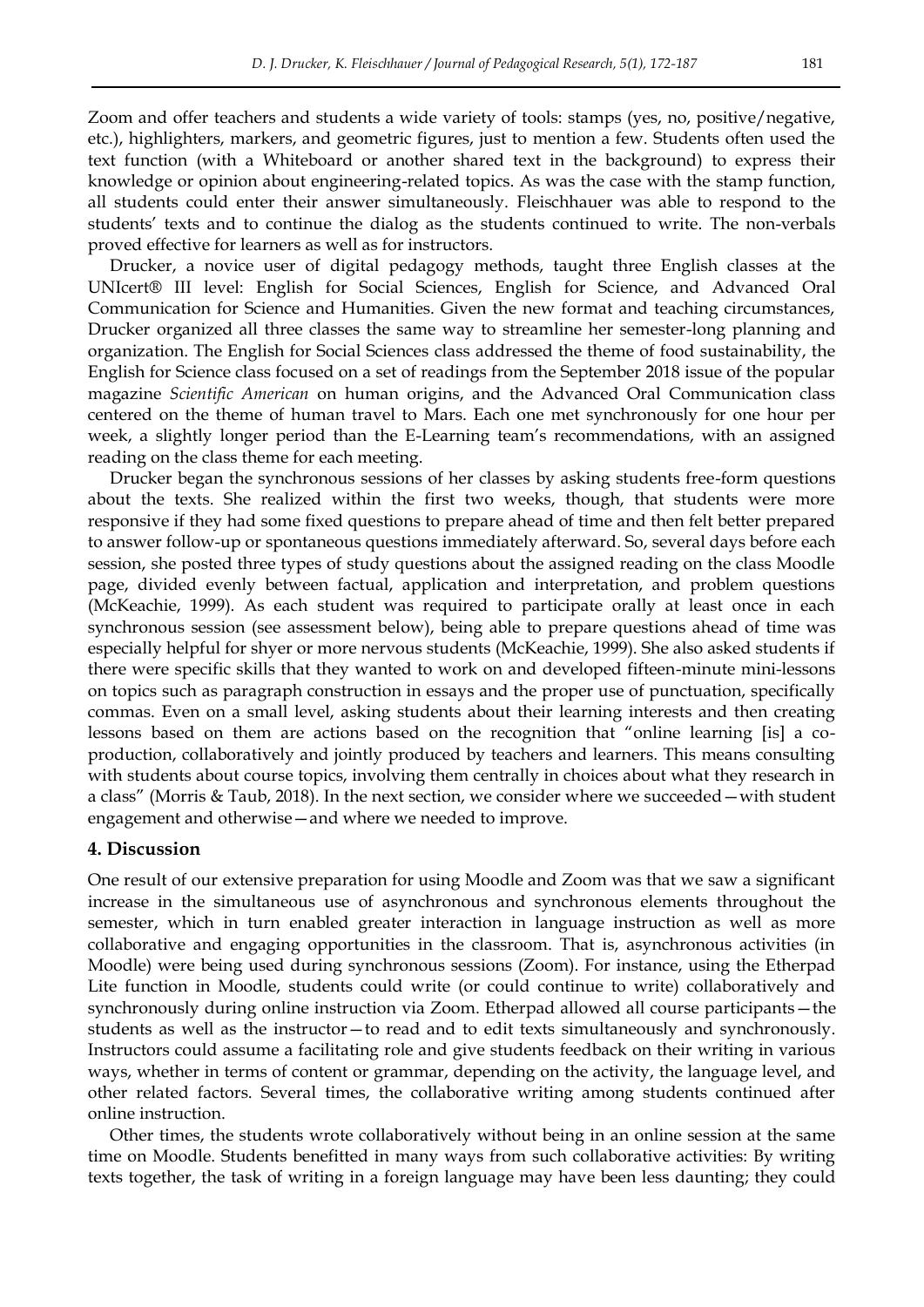learn from one another by reading how others had written their texts; when using Etherpad during an online session, they could benefit from real-time instructor feedback. The instructor, in turn, could identify the strengths and weaknesses of students' language skills and make appropriate adjustments for further sessions; the instructor gained a better understanding of students' interests and could use these themes for further discussion. These are just some of obvious benefits from online collaborative language learning tasks.

Each of Fleischhauer's courses required a different form of assessment. This was due to the language level as well as the class size. For example, the advanced beginner German class was assessed twice online, mid-semester and again at the end of the semester. The assessment took place online via Moodle and was administered on a particular day and time with a time limit. Given the fact that there were two other advanced beginner German courses at the LRC, Fleischhauer was able to collaborate with colleagues on the assessment collectively. Each was responsible for particular themes; these were submitted in turn by a certain date; then Fleischhauer transformed the tasks onto Moodle. The tasks covered themes in the online textbook (Braun et al., 2016). Students were asked questions that assessed their ability in reading, listening, and writing comprehension. In addition, they also had to apply their knowledge of grammar themes and new vocabulary. Working together on the assessment with colleagues saved time and yielded several fruitful discussions. The planning and implementation of the first online assessment took considerably longer than the second one. In terms of correcting the assessments, the majority of the tasks were automatically corrected in Moodle, which saved time for other instructional concerns. Students were also assessed for their oral participation in synchronous instruction as well as their completion of assignments in Moodle (homework and in-class asynchronous assignments).

Another assessment example comes from the course "Writing as an Engineer." As a final task, Fleischhauer asked students to choose one of the engineering texts that they had submitted as a graded assignment during the semester and to transform it into an oral presentation. There were seven types of texts to choose from, including an abstract, specifications, lab report, field report, recommendation, proposal, and instructions. As this was a relatively large class (twenty students at the beginning of the semester), students presented in pairs and signed up via Moodle. Fleischhauer initiated this at first through a forum on the course Moodle page. As that action did not seem to activate students, Fleischhauer then turned to Etherpad, which allowed students to see all of the organizational information at once. This proved to be the easier method. Students were given fifteen to twenty minutes to present, and presentations were held during synchronous sessions with Zoom. Students had to submit their presentation files, which Fleischhauer then uploaded to Moodle with feedback. These, in turn, could be archived in-house and saved for future reference. While groups were presenting, the rest of the class was tasked with giving the groups feedback via Moodle's feedback function. Fleischhauer developed an anonymous feedback template for the presentation and a rubric of various questions. There was a separate feedback slot for each presentation group. These slots were first activated right before the respective presentation would begin. This helped students to focus on each presentation individually. Fleischhauer later read the peer feedback and was very positively surprised by the quality and the depth with which students responded to one another. This is just another example of one of the many features available in one program.

Drucker's learning objectives for her online-only courses had different emphases than her inperson classes. As Laurillard states, "the kinds of objectives that are appropriate for [information technology-based courses] may be quite different from those you would use set if restricted to other teaching methods...There is an interrelationship between the medium and the objectives" (McKeachie, 1999). Her in-person classes normally included an opportunity for students to lead discussion about the week's text in teams of two, small-group activities, an article summary, and a written or oral final exam. They always had a participation component. However, since she herself was new to online teaching, she thought that it was too much of a burden for students to learn to teach online too. She thus shifted to oral exams instead of presentations and kept the article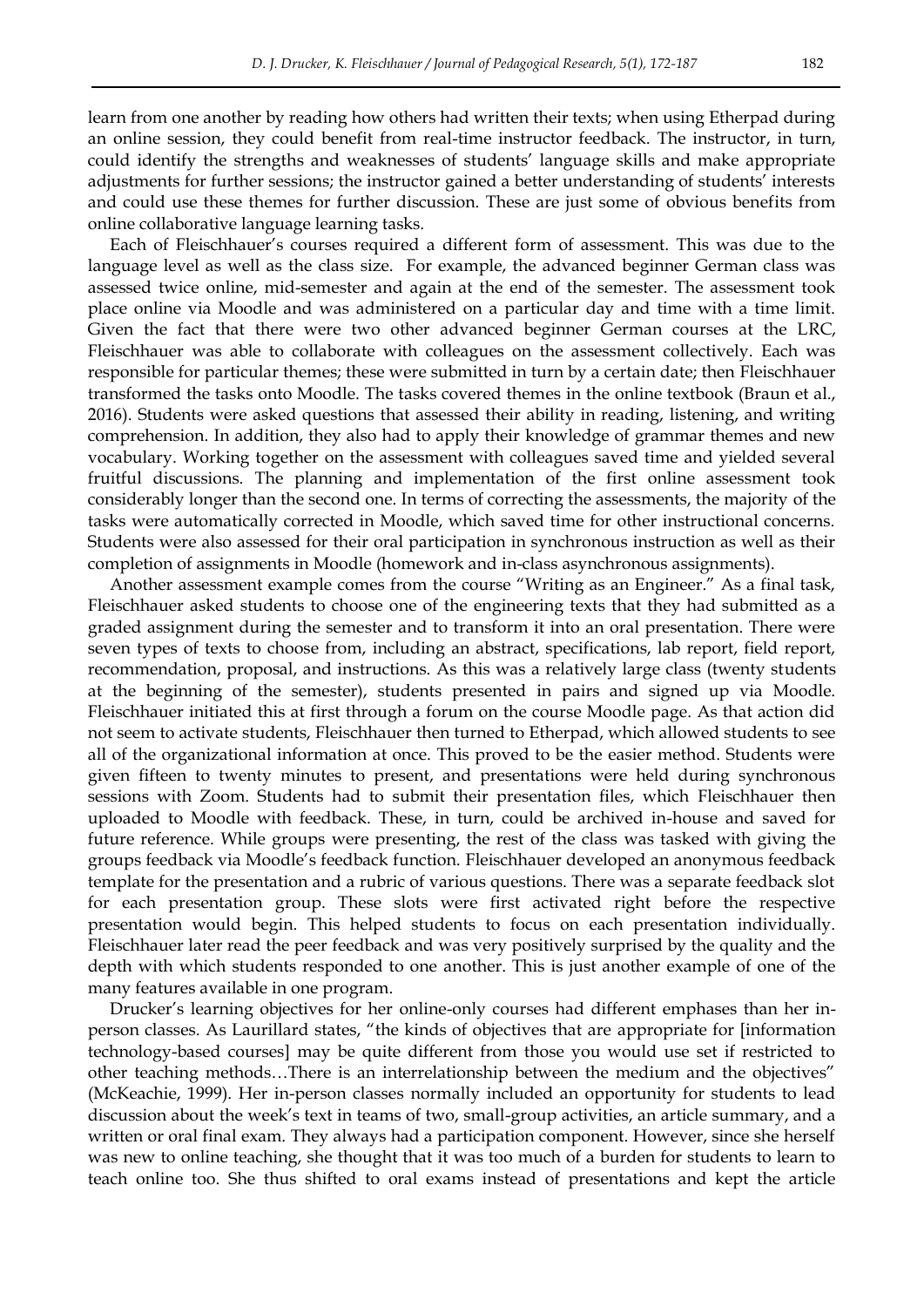summary and the participation components but measured the latter differently. Her online-only classes had four assessments: participation during each class session, a ten- to twelve-minute oral midterm exam, a 600- to 750-word article summary, and a fifteen-minute oral final exam. For full participation credit, students had to speak at least once during the online class session and prepare the definitions of two words from the text that were new to them. They also had to write one new sentence using each word properly and say that sentence to their peers.

Drucker's focus on improving oral expression and vocabulary-building worked effectively, as the latter in particular is a simple way to measure student progress. Also, students were able to practice pronunciation and intonation and to receive immediate feedback on their speaking skills. She had to listen especially carefully to students who were unable to  $-$  or chose not to  $-$  turn their cameras on. For the midterm and final exam, she asked students who did not normally have their cameras on to verify their identity, if only briefly. Students integrated the new vocabulary words into their speaking quickly—that became evident in the final oral exams—and entered them and their definitions into each week's Moodle page glossary. Drucker's focus on speaking and reading comprehension addressed two of the four elements of the UNIcert® III exam (speaking, reading comprehension, listening, and writing), which several students planned to take in September. Her classes may have helped students with the listening section of the exam as well, but she did not test listening skills specifically.

In addition to her scheduled classes, Drucker decided to add a "Sprachencafé" (language café) option for all three classes for one hour on one afternoon per week. Only one student came three times at the beginning of the semester, and two of those times were with her live-in partner, who was a student in a different university department. It was good to have the opportunity to talk with this student informally outside of class, as she did not often volunteer to speak, and she was happy to discuss light topics such as cooking and travel. Halfway through the semester, when even that single student did not log in, Drucker cancelled the Sprachencafé and heard nothing about it, including from the one student who did participate. Students may have forgotten about it, may have had a timing conflict, or were not interested in an additional ungraded period to talk to their instructor. Next semester, she will direct students interested in additional speaking practice to the all-LRC Sprachencafé that one of its student employees organizes.

Overall, students seemed engaged and receptive to the online format, and were sympathetic when the instructor or their classmates had technical errors. Sometimes classes were interrupted if the instructor lost her Internet connection, and students were notably tired if the synchronous class period lasted longer than an hour. Some students did not have webcams on their computers or the Internet bandwidth in their residences to sustain video connections and participated only through voice. Of the five conditions that Laurillard outlined in 1999 under which online teaching can take place effectively, the hardest to meet in the current pandemic is often the first: "All students have access to the technology at appropriate places and times to use it" (McKeachie, 1999). Though some local electronics stores offer student discounts, there are no university subsidies for highspeed Internet or quiet places to use them. Thus, unequal access to computers with webcams, highspeed Internet, and private study spaces where students can speak and hear will continue to hinder online learning.

Fleischhauer did not receive the results of all formal course evaluations, as four of the six courses taught had less than ten students, and instructors only receive results for classes with over ten students to preserve student anonymity (President of TU-Darmstadt, 2014). However, in the course of regular e-mail contact with students and direct feedback in synchronous sessions, she discerned some of the most important statements that students made regarding course structure.<sup>4</sup> The students praised her ability to teach with asynchronous and synchronous tools, and felt that the pace of class was appropriate. In the advanced beginner German class, students appreciated that class always had the same structure (it might be worthy to investigate the importance of

-

<sup>4</sup> Fleischhauer received 2 or 3 e-mails and direct messages per week in each class with 10–15 students each, for a total of 20 messages per class during the semester and approximately 120 messages for all 6 of Fleischhauer's classes together.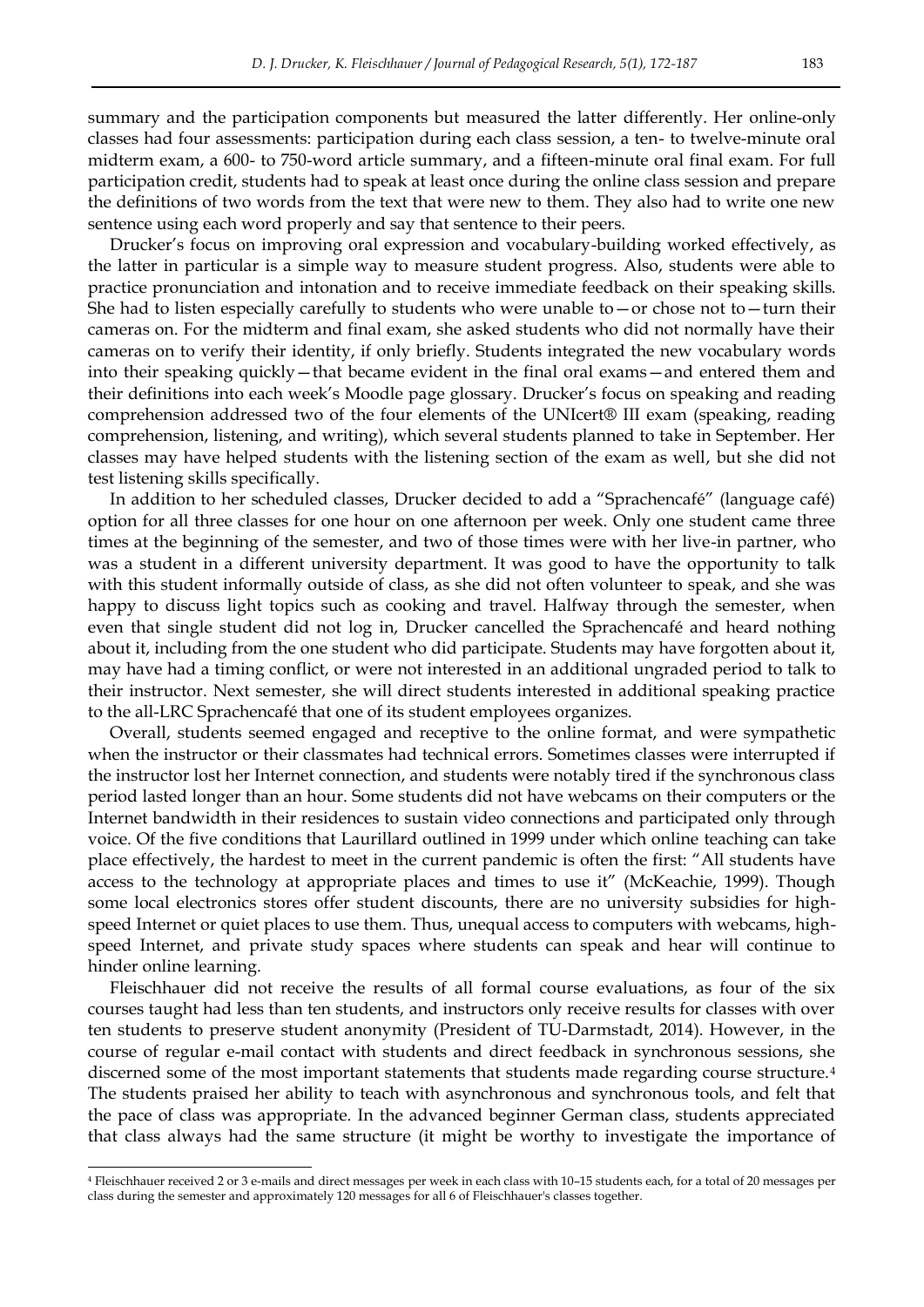routines in digital language instruction); they also liked the mix of synchronous and asynchronous elements and having instant feedback on their progress in Moodle-based activities (with use of the Test activity). They developed a feeling of group solidarity over the course of the semester. When asked if they missed face-to-face instruction, a great majority responded by saying that they actually liked the online learning environment, because of its convenience—they did not need to travel to campus, they had time to read over materials repeatedly, and they could listen to an aural text several times in order to better understand its meaning.

Drucker did not receive quantitative results of her formal course evaluations, as her three classes had under ten students. However, she received direct feedback from time to time throughout the semester about the chosen texts and the assessment format. On another note, one student in her class felt free to suggest that a future version of the class focus on human space travel generally, including travel to the moon, to compare moon travel with Mars travel. Students in the class, perhaps because of its explicit focus on speaking, felt particularly free not only to answer to the study questions, but also to share their perspectives on how current problems in human societies might or might not be replicated on a new planet. They also felt free to disagree cordially with each other and to address each other within the Zoom meeting framework. The experience of that class illustrated how "online learning is an ideal space for enacting collegial pedagogy because of its openness‖ (Morris & Taub, 2018).

Lastly, one technical problem that we did not address in April became a challenge in July: TU-Darmstadt requires that hard copies of all final written exams be held in departmental offices for five years. In the busyness of the transition to wholly online teaching, and instructors' normal dependence on the administrative staff to archive paper-based exams, the fact that we would need to keep copies of final written exams was lost in the shuffle. Consequently, our administrative and IT staff had to figure out a solution for archiving electronic versions of all the final written exams with only three weeks left in the semester. The LRC's student IT assistant quickly put together a document with instructions on how to save exams within Moodle, but not before the lack of direction caused marked agitation among instructors during two weekly staff meetings. More foresight on our part would have prevented that last-minute scramble, but now we are prepared to archive electronic exams without difficulty.

To evaluate instructors' progress over the semester, the E-Learning team e-mailed a survey to all LRC instructors in March to gather their feedback about what help they needed. They e-mailed a second survey near the end of the semester and posted the results thereafter. Of the instructors who completed the surveys, twenty-nine out of thirty-five rated their Moodle skills as "much improved" or "very much improved" over the course of the semester, and thirty-one out of thirtyeight stated that their confidence regarding online teaching had improved. In March, only 10 percent of respondents had used a video conferencing tool regularly. By July, that number was 100 percent. The advantages of online teaching that LRC instructors mentioned in the survey's comments included no need to travel to the office, more intensive contact with students, and the ability to use online tools flexibly and intuitively to meet pedagogical needs. The disadvantages that they mentioned included eye strain and headaches; the increased energy and attention span to monitor multiple forms of synchronous interaction (online hands raised, text in the chat window, and making eye contact in the video chat) at once; a lack of spontaneous contact with students outside of class; and the need to manage technological problems on the spot without IT staff support on hand. Some instructors were concerned about the ease of cheating on online vs. inperson exams and requested additional future training in designing exams that would decrease opportunities for cheating and plagiarizing. A goal for many instructors was advancing their abilities in Zoom and Moodle, along with plugins like Etherpad, before the winter semester began in November.

Furthermore, our future course designs should pay greater attention to Universal Design Learning principles and to the needs of all students requiring special accommodations, including students with hearing, visual, mental health, or mobility impairments. For example, some of the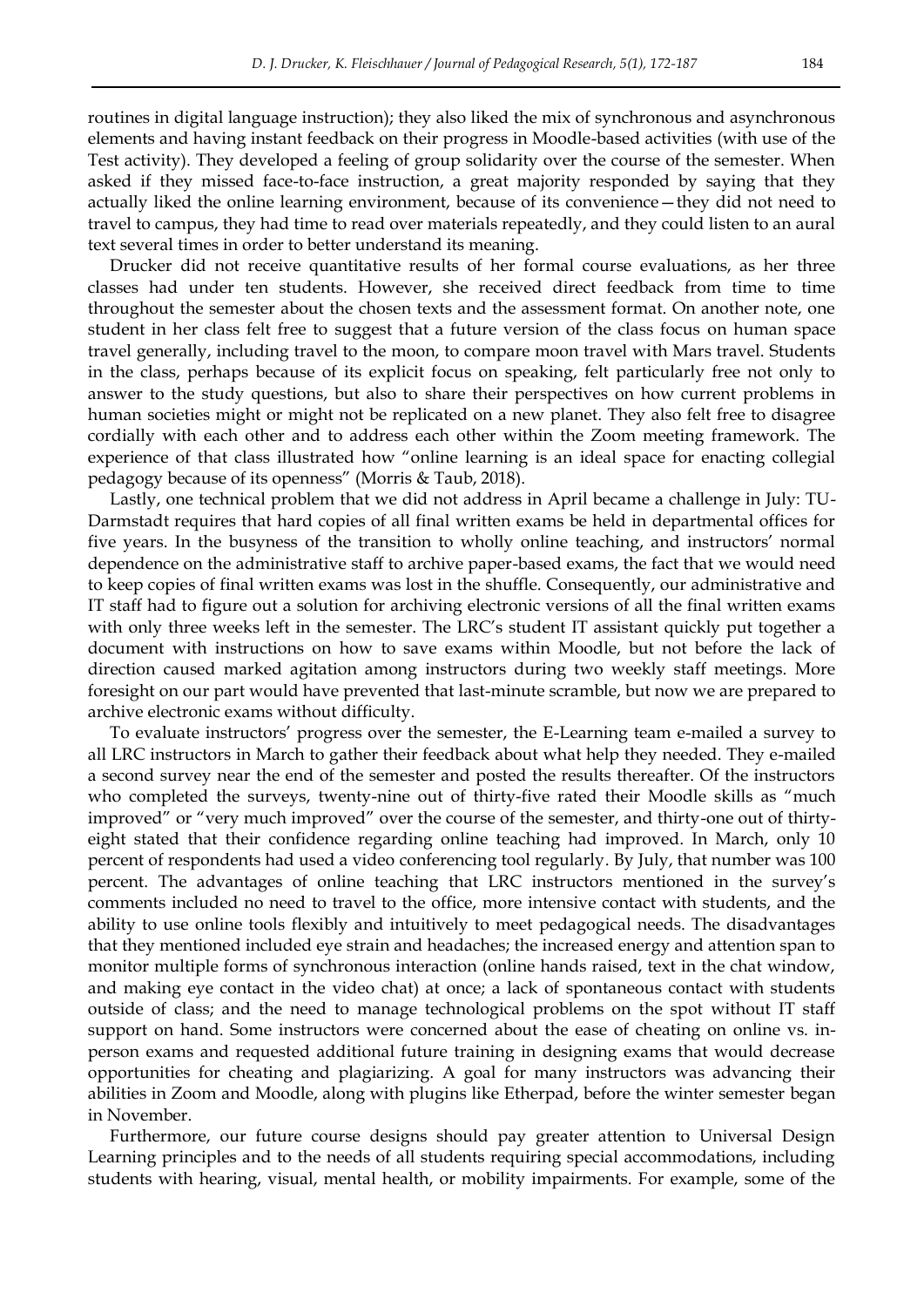texts that Drucker assigned had an audio listening option for students with visual impairments, but not all of them. We may consider recording the audio of our class sessions so that students can listen to them repeatedly, or using the auto-generated, searchable transcript feature on Zoom to provide hard-of-hearing students with a text that they can read later. We plan to organize a workshop with the university's disability office to develop strategies for making online language learning more accessible to all (TU-Darmstadt "Schwerbehindertenvertretung," 2020). "Making higher education accessible and meaningful for *all* our students," as Gannon writes, will take some additional investments of time, effort, and staff development funds (Gannon, 2020, p.6).

Lastly, the survey results also revealed changes in the relationships among LRC instructors. Before the move to online teaching, most collaboration and knowledge sharing occurred only among instructors of the same or similar languages, such as Spanish and Portuguese. Teaching wholly online and meeting regularly on Zoom via weekly staff meetings and the *Stammtisch*  fostered regular cross-linguistic pedagogical exchanges among us, and we would like to continue them, especially in the form of online teaching peer observation and feedback. Even though such professional exchanges and burgeoning friendships were an unexpected bonus of teaching during the pandemic, the survey results showed that most instructors wished to return to face-to-face teaching as soon as possible.

#### Table 1

*Recommendations for Improving Online Language Pedagogy in the COVID-19 Era* 

- Limit Introduction of New Software Programs
- Provide Ongoing Technical Education to Instructors
- Expand and Update Instructor's Language Pedagogy Skills
- Facilitate Synchronous, Multifaceted Learning for Instructors and Students

### **5. Conclusion and Recommendations**

On June 10, 2020, everyone affiliated with TU-Darmstadt received an e-mail message from the university's president and the vice president of academic affairs and diversity stating that the university would maintain online teaching through the winter semester (mid-February 2021). "By deciding early on to deliver another digital semester, we wish to give all members of the university the opportunity to better prepare and plan the upcoming semester" (Brühl & Warzecha, 2020). An extension of online teaching into summer semester 2021 was then announced on December 3, 2020 (Hufeisen, 2020b). It remains unclear how long the phase of pure digital language instruction in German institutions of higher education will last. At this point in time, we simply do not know how COVID-19 will reshape higher education in the short or long term. But for now, based on our experiences from teaching our first semester wholly online, we put forward the following four points to consider for further development: *limiting new software programs, ongoing technical education, ongoing language pedagogy development* and *the facilitation of synchronous, multifaceted learning*.

First, we suggest that instructors *limit new software programs* used for the planning and implementation of online language learning. Using programs that already exist and that will most likely receive funding in the future ensures that neither instructors nor students have to learn and to navigate new software programs every semester. Using these programs repeatedly facilitates synchronous and asynchronous communication on various levels: among colleagues, from teachers to students, and from student to student.

Second, as we further develop our skills in online teaching, it is imperative that the *dialogue, technical education, and training among language instructors within and across languages must continue* via ongoing one-on-one communication, institutional support for the Center's E-Learning team, and center-wide ongoing learning programs. The exchange of ideas, experiences, and issues related directly to the language-learning context has helped us collectively to improve the quality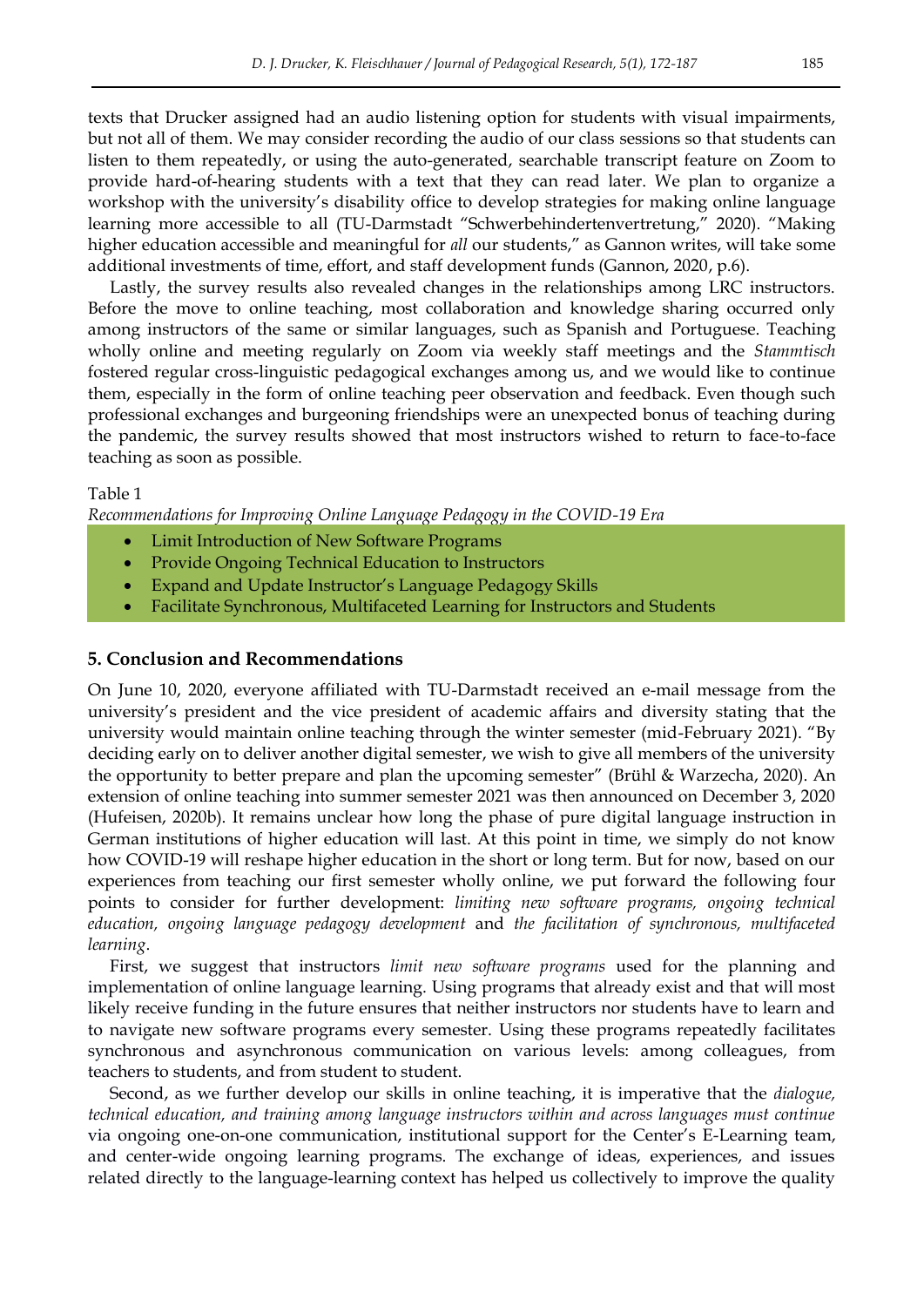and diversity of our work. Furthermore, LMS software is updated constantly, and it is critical that we stay up-to-date on what new functions are available that can best support student learning at different levels. General guides to software tools or applications intended for the digital classroom may be initially helpful; however, they alone cannot meet or replace the individual instructional needs of the language learner and the language instructor.

Third, technology is essential for the digital classroom; however, it remains secondary to the didactics of language learning and *ongoing language pedagogy development*. As we continue to explore new ways of integrating digital tools into the language learning classroom, whether these be asynchronous or synchronous, we must remember to question the relevance of each tool for the language learner(s) and keep in mind what language learning goals we have in mind for them (Russell & Murphy-Judy, 2021). The digital classroom can enable us to go beyond the traditional two-tiered framework of oral and written language production. In a synchronous setting, the use of symbolic communication tools such as digital pens, stamps, and reactions allows instructors to engage learners in new ways with them and with their classmates.

Finally, such tools can enable students as well as instructors to communicate on various levels at the same time, and we must *facilitate synchronous, multifaceted learning*. In a synchronous setting, while students listen and read, they also can react and actively participate, even while someone else is talking. This example would be unheard of in an analog setting. Such situations in which communicative multitasking takes place rightly pose challenges to instructors and students alike; however, they can also engage learners in a way that they can see how language learning in a digital setting can be as equally meaningful as in an analog classroom. It is possible to activate all learners, on various levels, in different ways, in a digital setting. As we continue to orient ourselves in a digital setting due to the current pandemic situation, we need to stay open to new ways of communicating with one another and to explore the possibilities the digital language learning setting has to offer. "Not only must we insist on remaining - or becoming again - active voices in what education looks like in a digital world, but we must also consider ourselves agents, advocates for teaching and learning that we know to be pedagogically sound" (Morris  $\&$  Taub, 2018). As instructors, we should see synchronous learning as more than just a digital replicate of learning face-to-face.

#### **References**

- Arbeitskreis der Sprachenzentren an Hochschulen (AKS) e.V. UNIcert® Kommission. (2017, Autumn). *Niveaustufenbeschreibung Englisch, UNIcert®-Stufen Basis, I–V [Description of English Language Levels, UNIcert® Level Basis I–IV].* [https://www.unicert-online.org/wp-content/uploads/2019/04/](https://www.unicert-online.org/wp-content/uploads/2019/04/%20englisch_2017.pdf)  [englisch\\_2017.pdf](https://www.unicert-online.org/wp-content/uploads/2019/04/%20englisch_2017.pdf)
- Braun, B., Doubek, M., Fügert, N., Kotas, O., Langermann, M. M., Curcio, M. N., Sander, I., Schäfer, N., Schweiger, K., Trebesius-Bensch, U., and Walter, M. (2016). *DaF kompakt neu B1* [New Compact German as a foreign language B1]. Klett.
- Brühl, T., Efinger, M., & Warzecha, H. (2020, March 15). *Klausuren und präsenzlehrveranstaltungen werden ab sofort ausgesetzt [Examinations and face-to-face courses will be suspended immediately].* E-mail message to TU-Darmstadt.
- Brühl, T. & Warzecha, H. (2020, June 10). "Courses in the 2020/2021 Winter Semester." E-mail message to TU-Darmstadt.
- Clandfield, L. & Hockly, N. (2017). *Teaching online: Tools and techniques, options and opportunities*. Delta Publishing.
- Council of Europe. (2020). *Global scale-table 1 (cefr 3.3): Common reference levels.*  [https://www.coe.int/en/web/common-european-framework-reference-languages/table-1-cefr-3.3](https://www.coe.int/en/web/common-european-framework-reference-languages/table-1-cefr-3.3-common-reference-levels-global-scale) [common-reference-levels-global-scale](https://www.coe.int/en/web/common-european-framework-reference-languages/table-1-cefr-3.3-common-reference-levels-global-scale)
- Der Spiegel [The Mirror]. (2020, March 16). *EU schließt außengrenzen ab dienstagmittag [EU closes external borders on tuesday morning].* [https://www.spiegel.de/politik/ausland/coronakrise-eu-schliesst](https://www.spiegel.de/politik/ausland/coronakrise-eu-schliesst-aussengrenzen-ab-dienstagmittag-a-831a6255-436d-46d2-8ccd-1e4564225e3e)[aussengrenzen-ab-dienstagmittag-a-831a6255-436d-46d2-8ccd-1e4564225e3e](https://www.spiegel.de/politik/ausland/coronakrise-eu-schliesst-aussengrenzen-ab-dienstagmittag-a-831a6255-436d-46d2-8ccd-1e4564225e3e)
- Gannon, K. M. (2020). *Radical hope: A teaching manifesto*. West Virginia University Press.